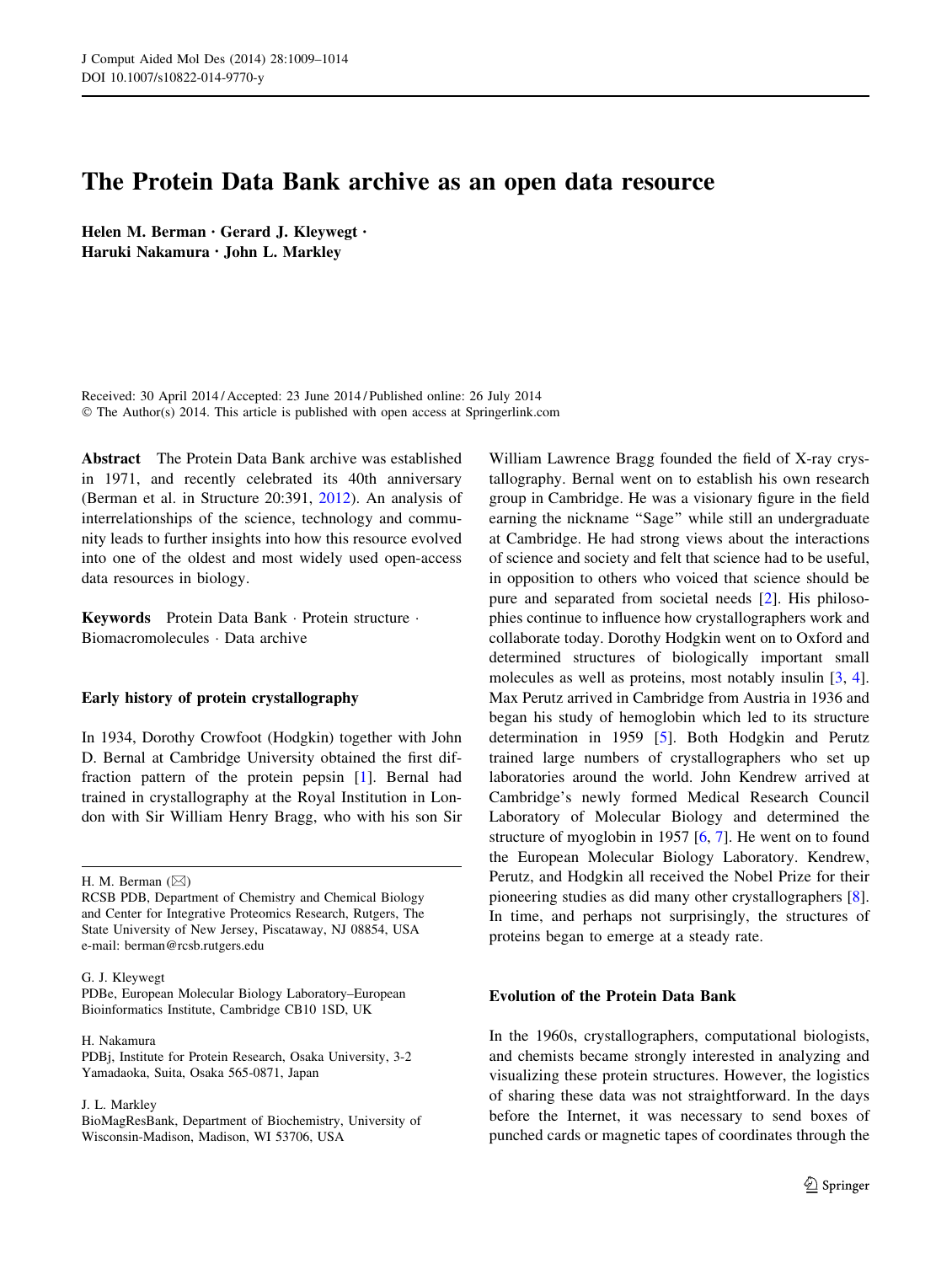mail. In 1971, a Cold Spring Harbor Symposium was held on ''Structure and Function of Proteins at the Three-Dimensional Level'' [\[9](#page-4-0)]. Leaders of the field described their exciting new results to a rapt audience. Among the attendees at the meeting was a prominent small molecule crystallographer named Walter Hamilton who together with Edgar Meyer was building a computer library of structures [[10\]](#page-4-0). He offered to host the Protein Data Bank (PDB) at Brookhaven National Laboratory. Immediately after that meeting he flew to Cambridge and engaged Olga Kennard, who was the head of the Cambridge Crystallographic Data Centre, to collaborate on maintaining the archive. In October 1971, the PDB was announced in an article in Nature New Biology [\[11](#page-4-0)]. And so the PDB was launched with seven structures.

Over time, structural biology grew as new methods for protein production, crystallization, data collection, and structure analysis continued to be developed. As a consequence, the number of structures increased steadily, as did their complexity. In addition, NMR spectroscopy and electron cryo-microscopy began to be used for structure determination. The covers of Science and Nature were often adorned with beautiful examples of the structures of life.

In the 1980s there was an increasing demand to make deposition of published structures into the PDB mandatory. Articles and opinion pieces began to appear in which the structural biology community was challenged to make all their data publicly available [[12\]](#page-4-0). The International Union of Crystallography (IUCr) established a committee whose task it was to create guidelines for the deposition of X-ray crystal structures. It was composed of leading people in the field, who worked very hard to define the exact content of a PDB deposition. At the same time, Fred Richards (Yale University) led a grassroots effort to encourage structural biologists to deposit their coordinates. This took the form of a petition that was signed by hundreds of distinguished scientists and led to the publication of guidelines in 1989 [\[13](#page-4-0)]. In time, virtually all journals that publish crystal structures of biomacromolecules made deposition into the PDB archive a requirement for publication. In the early 1990's the National Institute of General Medical Sciences became the first funding agency to impose a similar requirement on all grantees that determined structures. At first, only deposition of coordinates was required. After continued community discussions, deposition of the experimental data that underpin structures (structure factor data for X-ray crystallographic studies; restraints for NMR studies) became mandatory in 2008. Deposition of chemical shift data for NMR structures became mandatory in 2010.

After Walter Hamilton's untimely death in 1973, Tom Koetzle led the PDB at Brookhaven [[14\]](#page-4-0), and he was succeeded by Joel Sussman in 1994. In 1998, a call for proposals by the NSF resulted in the management of the PDB being taken over by the Research Collaboratory for Structural Bioinformatics (RCSB): a consortium formed by groups at Rutgers, The State University of New Jersey, the National Institute of Standards and Technology, and the University of California San Diego [[15\]](#page-4-0). The RCSB PDB collaborated with data centers formed in Europe at the European Bioinformatics Institute (EMBL-EBI) and in Japan at Osaka University. In 2003, the Worldwide Protein Data Bank (wwPDB) was formed, uniting these centers to ensure that the PDB would remain a global, publicly available, and uniform archive [[16,](#page-4-0) [17](#page-4-0)]. The wwPDB partners (RCSB PDB [\[15](#page-4-0)]; Protein Data Bank in Europe, PDBe [\[18](#page-4-0)]; Protein Data Bank Japan, PDBj [\[19](#page-4-0)]) developed clear guidelines and policies for data deposition and annotation. In 2006, the BioMagResBank (BMRB) archive of NMR experimental data joined the wwPDB [[20,](#page-4-0) [21\]](#page-4-0). An Advisory Committee consisting of international leaders in structural biology meets annually to review the activities and policies of the wwPDB.

In 2014, the PDB archive reached a milestone 100,000 entries (Fig. [1\)](#page-2-0).

## Standards

In 1990, a committee appointed by the IUCr began a project to define standards for information exchange in macromolecular crystallography. Although the PDB file format that had been created in 1974 was widely used, restrictions on the number of atoms and polymer chains enforced by its 80-column fixed-field-width format meant that it could not accommodate large structures. The macromolecular Crystallographic Information File (mmCIF) was introduced in 1996 following a series of workshops and meetings [[22\]](#page-4-0). Its dictionary contained more than 3,000 definitions of concepts covering the results of crystallographic experiments as well as the experiments themselves. mmCIF provides for typing and relationships among data items, and because it is self-defining, mmCIF is ideally suited for computational applications. In time, this dictionary came to include definitions for NMR and 3D cryo-Electron Microscopy (3DEM) and was renamed PDBx [\[23](#page-4-0)]. In spite of its advantages, it was not until 2011, at a seminal meeting at the EBI of senior wwPDB staff and key crystallographic software developers, that agreement was reached to use this format in all crystallographic software applications. Currently, discussions among major developers of NMR structure-determination and validation software are leading in a similar direction.

PDBx is now the "master format" for the PDB. Large structures such as ribosomes, which can only be represented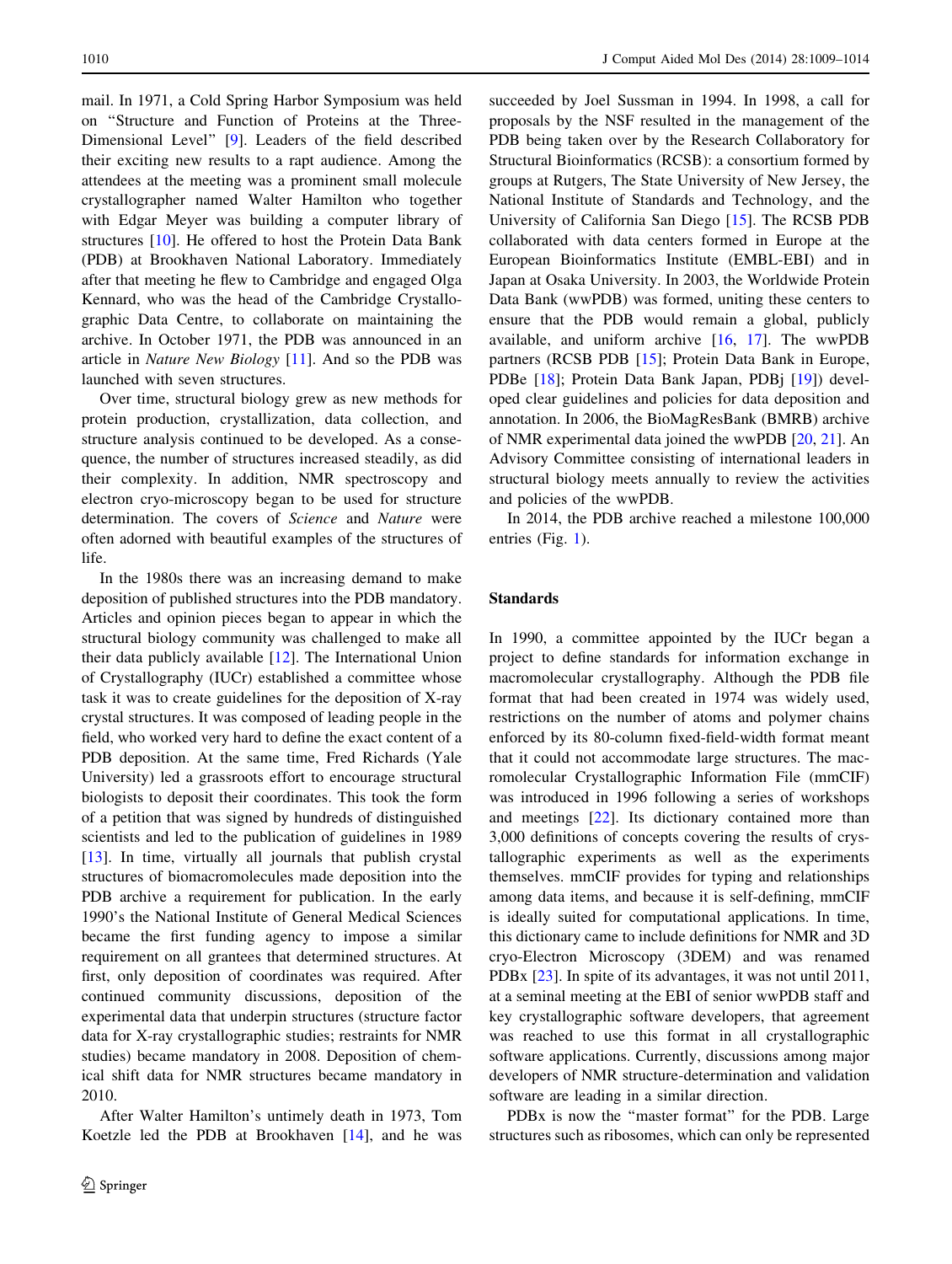<span id="page-2-0"></span>

Fig. 1 Growth of the PDB archive. Number of structures available in the PDB per year through June 18, 2014, with selected examples. Early structures included myoglobin  $(I$  PDB ID 1mbn  $[6, 7]$  $[6, 7]$  $[6, 7]$  $[6, 7]$  $[6, 7]$ ), the first structure solved by X-ray crystallography, and small enzymes (2 top 4pti [[48](#page-5-0)], bottom right 2cha [\[49\]](#page-5-0), bottom left 3cpa [[50](#page-5-0)]). As

in the old PDB file format by splitting a single structure into multiple entries, will be combined into single files and released later in 2014. A ''round trip'' is now possible whereby a coordinate file, which was produced by a refinement program, curated by wwPDB staff and released in the public archive, can then serve as input again for structurerefinement programs. The PDB format can be retired after the many programs that have depended on it are updated to accept and produce the more versatile PDBx format.

## Validation

Data deposited into the PDB are evaluated and processed to ensure that they are of the highest quality possible. Over time, the checks that are made have evolved considerably. Atom-naming, geometry and chemistry checks have been in place for many years. With the availability of mandatory experimental data such as structure factors, procedures were put in place to check the coordinates against the data.

In 2008, there were allegations that twelve structures published in journals and available in the PDB were based on fabricated data [\[24](#page-4-0)]. These structures, along with an ongoing concern for ensuring the quality of the data archive  $[25]$  $[25]$ , motivated the wwPDB to convene an X-ray Validation Task Force (VTF) consisting of scientists with expert knowledge of crystallographic methods and

technologies developed, the archive grew to host examples of tRNA (3 6tna [\[51\]](#page-5-0)), viruses (4 4rhv [[52](#page-5-0)]), antibodies (5 1igt [\[53\]](#page-5-0)), protein-DNA complexes (6 top to bottom, 1gdt [[54\]](#page-5-0), 1tro [[55](#page-5-0)], 2bop [\[56\]](#page-5-0), 1aoi [[57](#page-5-0)]), ribosomes (7 1fjg, 1fka, 1ffk  $[58–60]$  $[58–60]$ ), and chaperones (8 1aon [[61](#page-5-0)])

validation procedures [\[26](#page-4-0)]. The X-ray VTF was charged with recommending best practices for validation that the wwPDB could then implement in its data-processing pipeline [\[27](#page-4-0)].

The VTF used a variety of methods to review the entire corpus of PDB data and a large set of validation statistics and methods. It made recommendations for how best to check the validity of the models and the experimental data and proposed a summary graphic to represent the overall quality of a structure relative to other PDB structures. Using these methods it was possible to identify the alleged fabricated structures. However, more importantly the validation methods help depositors and users alike to assess the quality of models, to identify unusual features, and to compare alternative models of the same molecule. They also provide important information to editors and referees of journals that require submission of the wwPDB validation reports with manuscripts describing new structures.

Following the success of the X-ray VTF, two more were established. The wwPDB NMR VTF of experts in NMR structure determination and validation reviewed structures in the PDB and made recommendations for validation [\[28](#page-4-0)]. A VTF of experts in 3DEM reviewed validation practices for maps in the Electron Microscopy Data Bank (EMDB) [\[29](#page-4-0)] and models in the PDB [[30\]](#page-4-0). Their recommendations are the basis of an on-going research program to develop methods and software for 3DEM validation.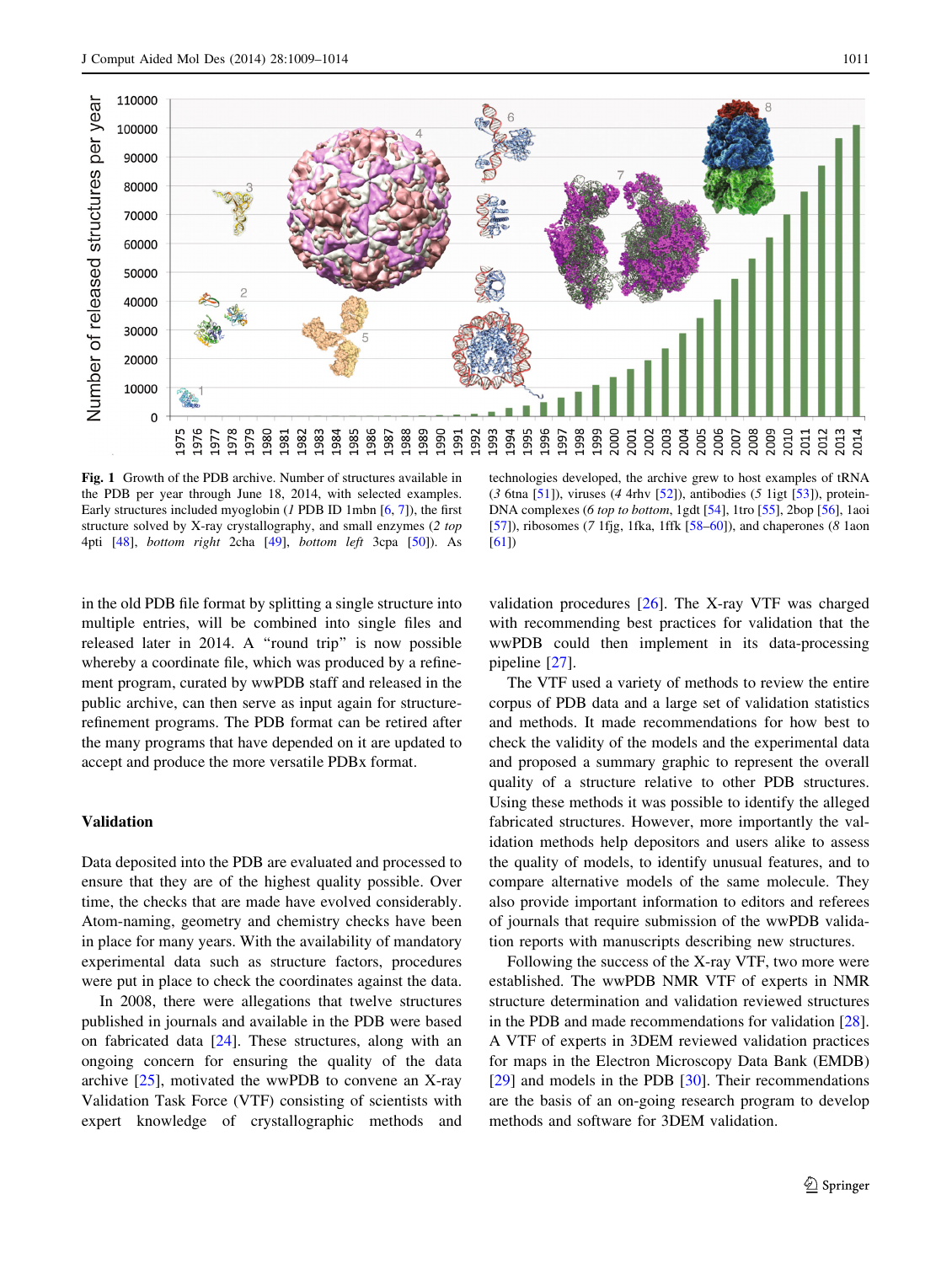#### Current capabilities and usage

At the time that the wwPDB was first formed different data deposition and processing systems were in operation at the different centers. These systems were reviewed in an effort to ensure that the results of data processing were the same no matter where the processing was carried out. Data among the sites were exchanged and reviewed. A few years ago, the wwPDB initiated an ambitious project to create a new Deposition and Annotation system (D&A) [[31\]](#page-4-0) in which the experience and existing software applications of all the sites formed the basis for creating a new, modular and more efficient system.

The resulting system, which for X-ray structures went into production-testing in early 2014, consists of a series of modules that allow for careful review of sequences, taxonomy, ligands, and the various other types of annotation that are part of a PDB deposition. Depositors submit data through a single portal. Assignment of the wwPDB deposition and annotation site takes into consideration geography and workload. Although each entry is checked and analyzed in greater detail than by the legacy systems, the processing is more automated and efficient, and the quality of the fully annotated structure files is higher.

A key component of the new system is the validation module, which embodies the recommendations of the X-ray VTF [\[27](#page-4-0)]. A detailed report is provided to the depositor that contains information about the quality of a structure and draws attention to any unusual features. A stand-alone server is also available so users can check a structure prior to deposition. The depositor can make the validation report available to journals, many of which now require these reports as part of the manuscript-review process. It is hoped that this careful assessment of models and data will have a positive impact on the overall quality of the structures that are published by journals and released in the PDB.

The PDB is one of the most widely used structural resources in biology. More than 400 million coordinate sets were downloaded in 2013 from the wwPDB partner sites. Both the utility and the uniformity of PDB data have enabled the development of other databases and datarelated resources, including resources for drug discovery (for a review see [[32\]](#page-4-0)); resources focused on small molecules and ligands such as ChEMBL [\[33](#page-4-0)], DrugBank [\[34](#page-4-0)], BindingDB [[35](#page-4-0)], BindingMOAD [\[36](#page-4-0)], and PDBBind [\[37](#page-4-0)]; protein structure classification and annotation resources, such as CATH [\[38](#page-4-0), [39\]](#page-4-0), SCOP [[40–42\]](#page-4-0), and PDBsum [[43,](#page-4-0) [44\]](#page-4-0); and focused, specialty annotation resources such as Protein Data Bank of Transmembrane Proteins (PDBTM) [\[45](#page-5-0)], ArchDB for functional loops in structures [[46\]](#page-5-0), and 3did for protein–protein interaction surfaces [[47\]](#page-5-0). These resources are frequently compiled in the annual Database Issue of Nucleic Acids Research.

The users come from many areas of science including biology, chemistry, physics, and computer science. The PDB is also an important resource for teachers and students who want to learn about the molecules of life.

## Challenges

The PDB is managed by an international consortium of organizations, each of which must secure funding in different ways. The RCSB PDB receives funds from the NSF, NIH and DOE. PDBe receives funding from EMBL, the Wellcome Trust, NIH, EU, BBSRC and MRC. PDBj is funded by the Japan Science and Technology Agency, and BioMagResBank by NIGMS. Each site is on a different cycle and is reviewed every 3–5 years. This diversity of funding mechanisms is both a strength and a weakness. Since the probability of all sites losing all their funding is not high, it is likely that there will always be some funded centers to support the archive, although obviously not as efficiently as if all the sites were funded.

The availability of the new D&A system makes it possible for new centers to join the wwPDB in the future, thus helping to spread the workload of PDB curation, or assuming responsibility for a particular subset of structural data (an example is provided by the BMRB, which handles NMR-derived data not directly associated with the determination of an atomic model to be deposited in the PDB).

The face of structural biology is changing. Rather than one method being used to determine a single structure, it is becoming more common to use two or more methods and also to study structure at a variety of length scales. Integrative and multi-scale methods require coordination across disciplines and perhaps a different model for archiving the experimental data. In the next several years the wwPDB will be working with the various experimental and modeling communities to determine how best to manage the diversity of 3D structure data.

#### Summary

In this perspective, we have outlined the evolution of the Protein Data Bank archive and have emphasized the key role that the community has played in helping to shape the resource and its management. Bernal's ideal of collaborative science continues to be a driving force in structural biology.

Acknowledgments The wwPDB thanks all staff members past and present, and all members of the PDB community. RCSB PDB is supported by NSF DBI-1338415, NIGMS, DOE, NLM, NCI, NINDS, NIDDK; PDBe by EMBL-EBI, Wellcome Trust (088944), BBSRC (BB/J007471/1, BB/K016970/1, BB/K020013/1, BB/M013146/1),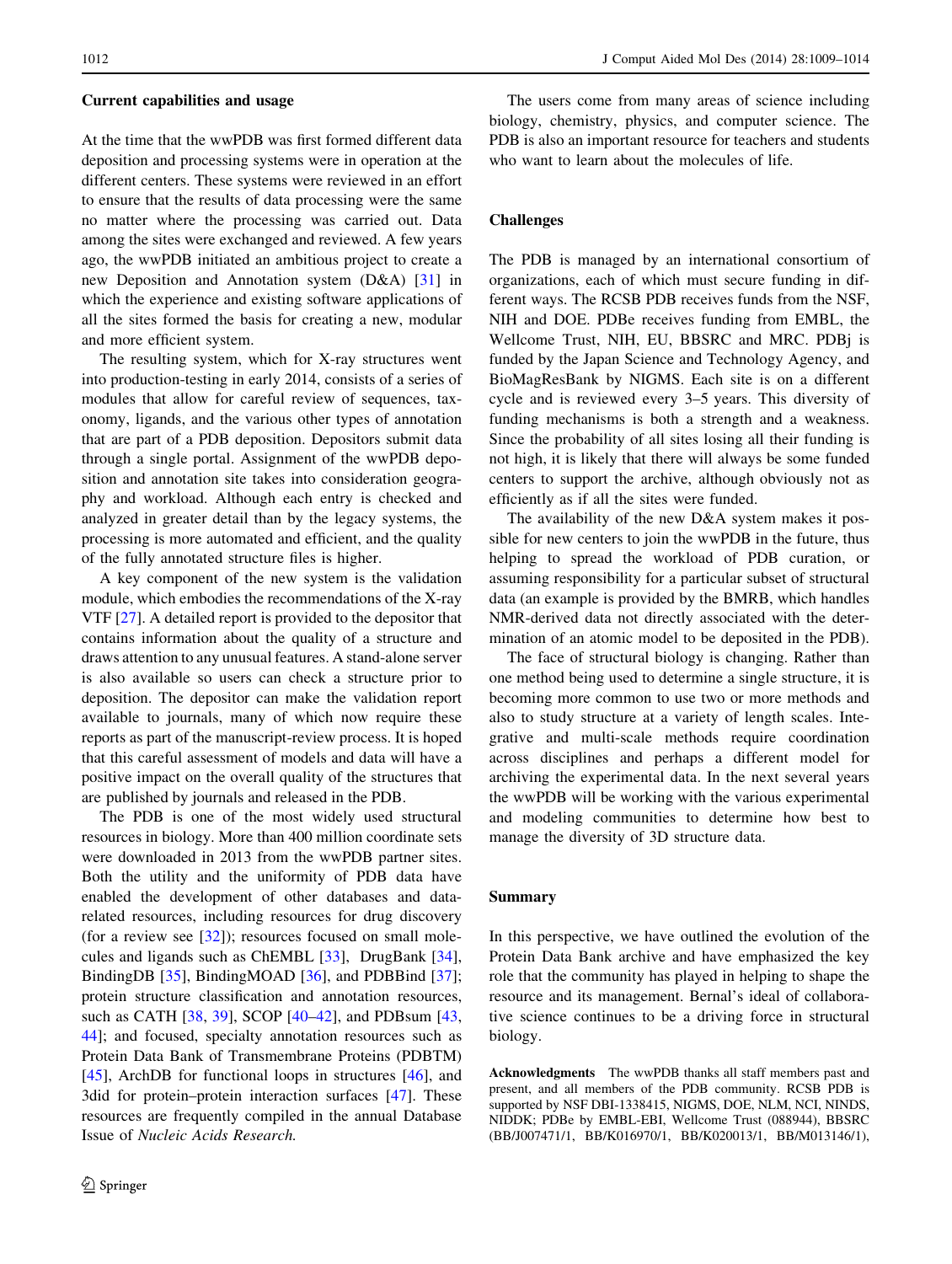<span id="page-4-0"></span>NIGMS (1RO1 GM079429-01A1), EU (284209) and MRC (MR/ L007835/1); PDBj by JST-NBDC; and BMRB by NLM P41 LM05799.

Open Access This article is distributed under the terms of the Creative Commons Attribution License which permits any use, distribution, and reproduction in any medium, provided the original author(s) and the source are credited.

## References

- 1. Bernal JD, Crowfoot DM (1934) Nature 133:794
- 2. Brown A (2006) J. D. Bernal The Sage of Science. Oxford University Press, Incorporated, Oxford, UK
- 3. Bentley G, Dodson E, Dodson G, Hodgkin D, Mercola D (1976) Nature 261:166
- 4. Dodson E, Harding MM, Hodgkin DC, Rossmann MG (1966) J Mol Biol 16(1):227
- 5. Perutz MF, Rossmann MG, Cullis AF, Muirhead H, Will G, North ACT (1960) Nature 185:416
- 6. Kendrew JC, Bodo G, Dintzis HM, Parrish RG, Wyckoff H, Phillips DC (1958) Nature 181:662
- 7. Kendrew JC, Dickerson RE, Strandberg BE, Hart RG, Davies DR, Phillips DC, Shore VC (1960) Nature 185(4711):422
- 8. Jaskolski M, Dauter Z, Wlodawer A (2014) FEBS Journal in press
- 9. Cold Spring Laboratory Press (1972) Cold Spring Harbor Symposia on quantitative biology. Volume 36
- 10. Meyer Jr. EF, Morimoto CN, Villarreal J, Berman HM, Carrell HL, Stodola RK, Koetzle TF, Bernstein FC, Bernstein HJ. Crysnet, a crystallographic computing network with interactive graphics display. FASEB conference on the computer as a research tool in the life sciences, 1974:2402
- 11. Protein Data Bank (1971) Nature New Biol 233:223
- 12. Barinaga M (1989) Science 245:1179
- 13. International Union of Crystallography (1989) Acta Cryst A45:658
- 14. Bernstein FC, Koetzle TF, Williams GJB, Meyer EF Jr, Brice MD, Rodgers JR, Kennard O, Shimanouchi T, Tasumi M (1977) J Mol Biol 112:535
- 15. Berman HM, Westbrook JD, Feng Z, Gilliland G, Bhat TN, Weissig H, Shindyalov IN, Bourne PE (2000) Nucleic Acids Res 28:235
- 16. Berman HM, Henrick K, Nakamura H (2003) Nat Struct Biol 10(12):980
- 17. Berman HM, Kleywegt GJ, Nakamura H, Markley JL (2013) Biopolymers 99(3):218
- 18. Gutmanas A, Alhroub Y, Battle GM, Berrisford JM, Bochet E, Conroy MJ, Dana JM, Fernandez Montecelo MA, van Ginkel G, Gore SP, Haslam P, Hatherley R, Hendrickx PM, Hirshberg M, Lagerstedt I, Mir S, Mukhopadhyay A, Oldfield TJ, Patwardhan A, Rinaldi L, Sahni G, Sanz-Garcia E, Sen S, Slowley RA, Velankar S, Wainwright ME, Kleywegt GJ (2014) Nucleic Acids Res 42(1):D285
- 19. Kinjo AR, Suzuki H, Yamashita R, Ikegawa Y, Kudou T, Igarashi R, Kengaku Y, Cho H, Standley DM, Nakagawa A, Nakamura H (2012) Nucleic Acids Res 40(Database issue):D453
- 20. Markley JL, Ulrich EL, Berman HM, Henrick K, Nakamura H, Akutsu H (2008) J Biomol NMR 40(3):153
- 21. Ulrich EL, Akutsu H, Doreleijers JF, Harano Y, Ioannidis YE, Lin J, Livny M, Mading S, Maziuk D, Miller Z, Nakatani E, Schulte CF, Tolmie DE, Kent Wenger R, Yao H, Markley JL (2008) Nucleic Acids Res 36(Database issue):D402
- 22. Fitzgerald PMD, Westbrook JD, Bourne PE, McMahon B, Watenpaugh KD, Berman HM (2005) 4.5 Macromolecular dictionary (mmCIF). In: Hall SR, McMahon B (eds) International tables for crystallography G. definition and exchange of crystallographic data, Springer, Dordrecht, p 295
- 23. Westbrook J, Henrick K, Ulrich EL, Berman HM (2005) 3.6.2 The Protein Data Bank exchange data dictionary. In: Hall SR, McMahon B (eds). International tables for crystallography. Volume G. Definition and exchange of crystallographic data. Dordrecht, Springer, p 195
- 24. Berman HM, Kleywegt GJ, Nakamura H, Markley JL, Burley SK (2010) Nature 463:425
- 25. Brändén C, Jones T (1990) Nature 343:687
- 26. Read RJ, Adams PD, Arendall WB, III, Brunger AT, Emsley P, Joosten RP, Kleywegt GJ, Krissinel EB, Lutteke T, Otwinowski Z, Perrakis A, Richardson JS, Sheffler WH, Smith JL, Tickle IJ, Vriend G, Zwart PH (2011) Structure 19(10):1395
- 27. Gore S, Velankar S, Kleywegt GJ (2012) Acta Cryst D68:478
- 28. Montelione GT, Nilges M, Bax A, Güntert P, Herrmann T, Markley JL, Richardson J, Schwieters C, Vuister GW, Vranken W, Wishart D (2013) Structure 21:1563
- 29. Lawson CL, Baker ML, Best C, Bi C, Dougherty M, Feng P, van Ginkel G, Devkota B, Lagerstedt I, Ludtke SJ, Newman RH, Oldfield TJ, Rees I, Sahni G, Sala R, Velankar S, Warren J, Westbrook JD, Henrick K, Kleywegt GJ, Berman HM, Chiu W (2011) Nucleic Acids Res 39(D456-D464):D456
- 30. Henderson R, Sali A, Baker ML, Carragher B, Devkota B, Downing KH, Egelman EH, Feng Z, Frank J, Grigorieff N, Jiang W, Ludtke SJ, Medalia O, Penczek PA, Rosenthal PB, Rossmann MG, Schmid MF, Schroder GF, Steven AC, Stokes DL, Westbrook JD, Wriggers W, Yang H, Young J, Berman HM, Chiu W, Kleywegt GJ, Lawson CL (2012) Structure 20(2):205
- 31. Quesada M, Westbrook J, Oldfield T, Young J, Swaminathan J, Feng Z, Velankar S, Matsuura T, Ulrich E, Madding S, Kleywegt GJ, Markley JL, Nakamura H, Berman HM (2011) Acta Cryst A67:C403
- 32. Kirchmair J, Markt P, Distinto S, Schuster D, Spitzer GM, Liedl KR, Langer T, Wolber G (2008) J Med Chem 51(22):7021
- 33. Gaulton A, Bellis LJ, Bento AP, Chambers J, Davies M, Hersey A, Light Y, McGlinchey S, Michalovich D, Al-Lazikani B, Overington JP (2012) Nucleic Acids Res 40(Database issue):D1100
- 34. Knox C, Law V, Jewison T, Liu P, Ly S, Frolkis A, Pon A, Banco K, Mak C, Neveu V, Djoumbou Y, Eisner R, Guo AC, Wishart DS (2011) Nucleic Acids Res 39(Database issue):D1035
- 35. Liu T, Lin Y, Wen X, Jorissen RN, Gilson MK (2007) Nucleic Acids Res 35(Database issue):D198
- 36. Hu L, Benson ML, Smith RD, Lerner MG, Carlson HA (2005) Proteins 60(3):333
- 37. Wang R, Fang X, Lu Y, Yang CY, Wang S (2005) J Med Chem 48(12):4111
- 38. Cuff AL, Sillitoe I, Lewis T, Clegg AB, Rentzsch R, Furnham N, Pellegrini-Calace M, Jones D, Thornton J, Orengo CA (2011) Nucleic Acids Res 39(Database issue):D420
- 39. Cuff AL, Sillitoe I, Lewis T, Redfern OC, Garratt R, Thornton J, Orengo CA (2009) Nucleic Acids Res 37(Database issue):D310
- 40. Andreeva A, Howorth D, Brenner SE, Hubbard TJ, Chothia C, Murzin AG (2004) Nucleic Acids Res 32(Database issue):D226
- 41. Andreeva A, Howorth D, Chothia C, Kulesha E, Murzin AG (2014) Nucleic Acids Res 42(Database issue):D310
- 42. Fox NK, Brenner SE, Chandonia JM (2014) Nucleic Acids Res 42(Database issue):D304
- 43. Laskowski RA, Chistyakov VV, Thornton JM (2005) Nucleic Acids Res 33(Database issue):D266
- 44. de Beer TA, Berka K, Thornton JM, Laskowski RA (2014) Nucleic Acids Res 42(Database issue):D292